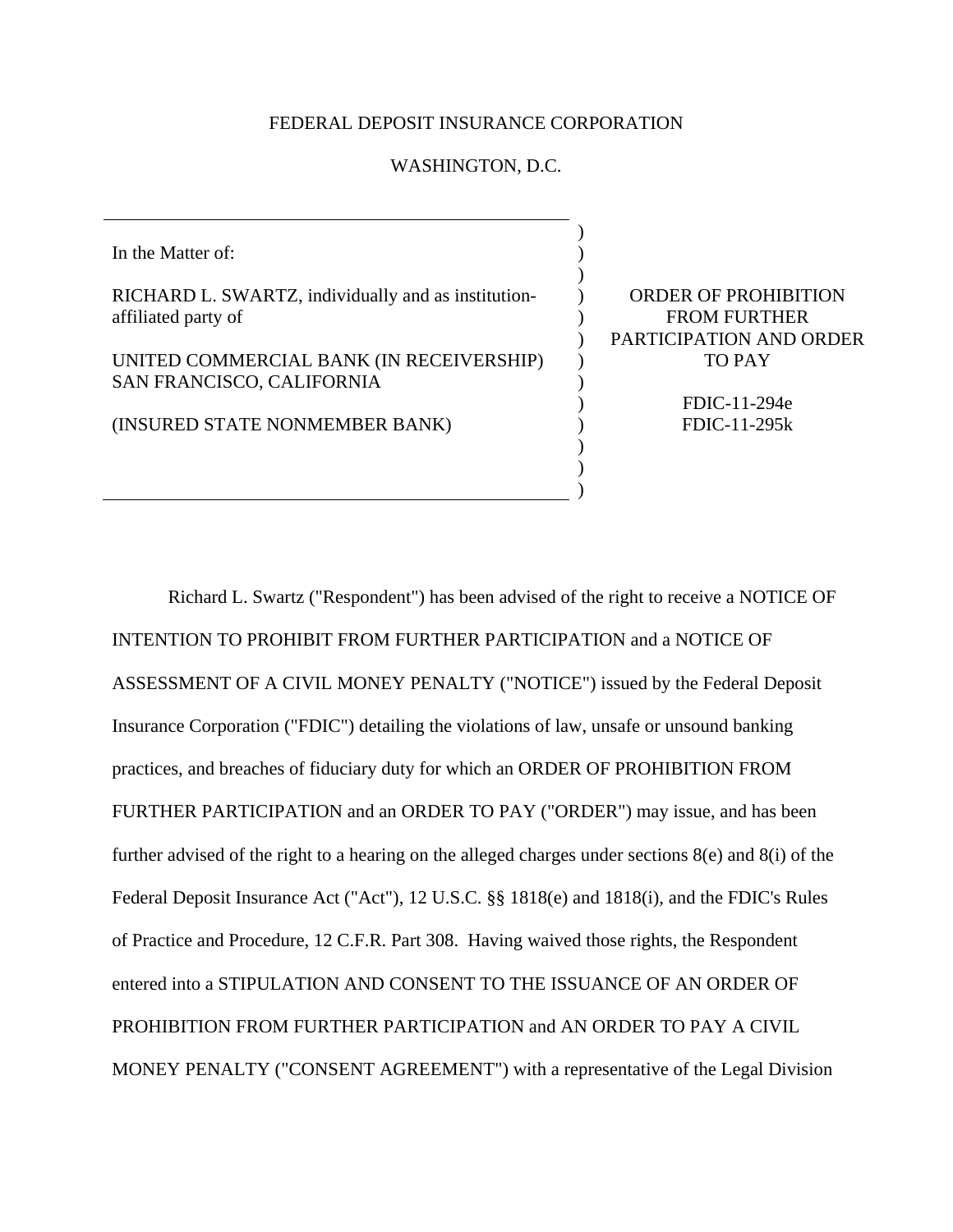of the FDIC, whereby solely for the purpose of this proceeding and without admitting or denying any violations, unsafe or unsound banking practices, or any breaches of fiduciary duty, Respondent consented to the issuance of an ORDER by the FDIC.

The FDIC considered the matter and determined it had reason to believe that:

 (a) The Respondent has engaged or participated in violations, unsafe or unsound banking practices, and breaches of fiduciary duty as an institution-affiliated party of the United Commercial Bank, San Francisco, California ("Bank");

(b) By reason of such violations, practices and breaches of fiduciary duty, the Bank has suffered financial loss or other damage, and the interests of the Bank's depositors have been prejudiced; and

(c) Such violations, practices and breaches of fiduciary duty involved personal dishonesty on the part of the Respondent or demonstrated Respondent's willful and/or continuing disregard for the safety and soundness of the Bank.

The FDIC further determined that such practices and/or breaches of fiduciary duty demonstrated Respondent's unfitness to serve as a director, officer, person participating in the conduct of the affairs or as an institution-affiliated party of the Bank, any other insured depository institution, or any other agency or organization enumerated in section  $8(e)(7)(A)$  of the Act, 12 U.S.C. § 1818(e)(7)(A).

The FDIC further determined, after taking into account the financial resources and good faith of Respondent, the gravity of the violations, practices and breaches by Respondent, and the history of previous practices and breaches by Respondent, that a civil money penalty was appropriate under section  $8(i)(2)(B)$  of the Act, 12 U.S.C. § 1818(i)(2)(B).

Based on the above, the FDIC accepts the CONSENT AGREEMENT and issues the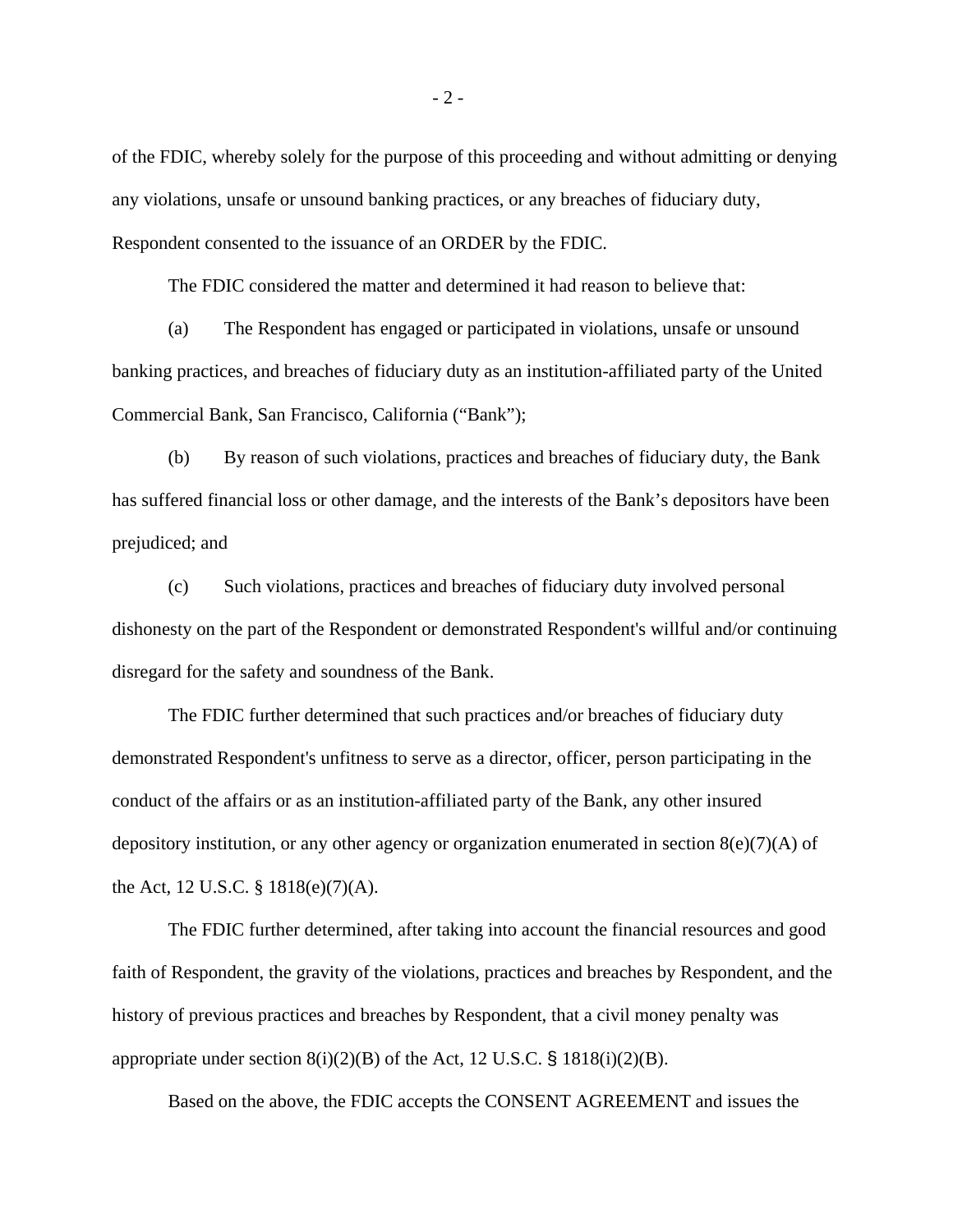following:

## ORDER OF PROHIBITION FROM FURTHER PARTICIPATION

1. Richard L. Swartz is hereby, without the prior written approval of the FDIC and the appropriate Federal financial institutions regulatory agency, as that term is defined in section 8(e)(7)(D) of the Act, 12 U.S.C. § 1818(e)(7)(D), from:

(a) participating in any manner in the conduct of the affairs of any financial institution or organization enumerated in section  $8(e)(7)(A)$  of the Act, 12 U.S.C. §  $1818(e)(7)(A);$ 

(b) soliciting, procuring, transferring, attempting to transfer, voting, or attempting to vote any proxy, consent or authorization with respect to any voting rights in any financial institution enumerated in section  $8(e)(7)(A)$  of the Act, 12 U.S.C. §  $1818(e)(7)(A);$ 

(c) violating any voting agreement previously approved by the appropriate Federal banking agency; or

(d) voting for a director, or serving or acting as an institution-affiliated party.

## ORDER TO PAY

2. Respondent is hereby assessed a civil money penalty of Twelve Thousand, Five Hundred Dollars (\$12,500.00). Respondent shall pay the civil money penalty to the Treasury of the United States. Respondent is prohibited from seeking or accepting indemnification from any insured depository institution for the civil money penalty assessed and paid in this matter.

This ORDER shall become effective upon its issuance by the FDIC. The provisions of this ORDER will remain effective and enforceable except to the extent that, and until such time